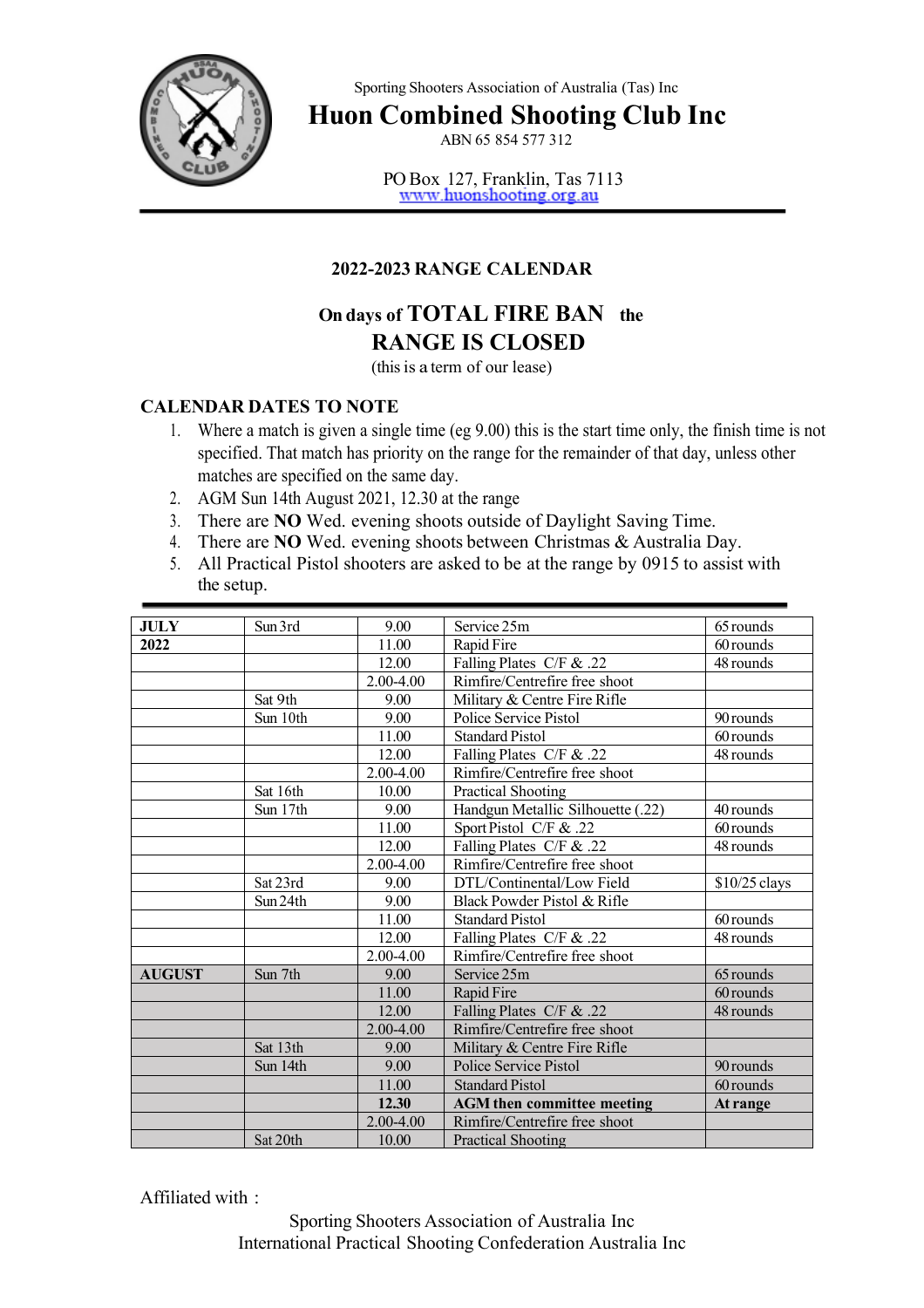| 11.00<br>Sport Pistol C/F and .22<br>60 rounds<br>12.00<br>Falling Plates C/F & .22<br>48 rounds<br>Sat 27th<br>9.00<br>DTL/Continental/Low Field<br>\$10/25 clays<br>9.00<br>Sun 28th<br>Black Powder Pistol & Rifle<br>11.00<br><b>Standard Pistol</b><br>60 rounds<br>12.00<br>48 rounds<br>Falling Plates C/F & .22<br>2.00-4.00<br>Rimfire/Centrefire free shoot<br>Service 25m<br>65 rounds<br><b>SEPTEMBER</b><br>Sun 4th<br>9.00<br>11.00<br>60 rounds<br>Rapid Fire<br>12.00<br>Falling Plates C/F & .22<br>48 rounds<br>Rimfire/Centrefire free shoot<br>2.00-4.00<br>Sat 10th<br>9.00<br>Military and Centre Fire Rifle<br>9.00<br>Sun 11th<br>Police Service Pistol<br>90 rounds<br><b>Standard Pistol</b><br>60 rounds<br>11.00<br>48 rounds<br>12.00<br>Falling Plates C/F & .22<br>2.00-4.00<br>Rimfire/Centrefire free shoot<br>Sat 17th<br>10.00<br>Practical Shooting<br>Handgun Metallic Silhouette (.22)<br>Sun 18th<br>9.00<br>40 rounds<br>11.00<br>60 rounds<br>Sport Pistol C/F & .22<br>12.00<br>Falling Plates C/F & .22<br>$\overline{48}$ rounds<br>2.00-4.00<br>Rimfire/Centrefire free shoot<br>Sat 24th<br>9.00<br>DTL/Continental/Low Field<br>\$10/25 clays<br>9.00<br>Sun 25th<br>Black Powder Pistol & Rifle<br>11.00<br>60 rounds<br><b>Standard Pistol</b><br>Falling Plates C/F & .22<br>48 rounds<br>12.00<br>2.00-4.00<br>Rimfire/Centrefire free shoot<br><b>OCTOBER</b><br>10.00<br><b>Practical Shooting</b><br>Sat 1st<br>Sun 2nd<br>9.00<br>65 rounds<br><b>START DST</b><br>Service 25m<br>11.00<br>60 rounds<br>Rapid Fire<br>Falling Plates C/F & .22<br>12.00<br>48 rounds<br>3.00-5.00<br>Rimfire/Centrefire free shoot<br>Wed 5th<br>6.00<br>Sport Pistol C/F & .22<br>60 rounds<br>Sat 8th<br>9.00<br>Military & Centre Fire Rifle<br>9.00<br>Police Service Pistol<br>90 rounds<br>Sun 9th<br>60 rounds<br>11.00<br><b>Standard Pistol</b><br>48 rounds<br>12.00<br>Falling Plates C/F & .22<br>3.00-5.00<br>Rimfire/Centrefire free shoot<br>Wed 12th<br>60 rounds<br>6.00<br>Sport Pistol C/F & .22<br>10.00<br><b>Practical Shooting</b><br>Sat 15th<br>9.00<br>Handgun Metallic Silhouette (.22)<br>40 rounds<br>Sun 16th<br>60 rounds<br>11.00<br>Sport Pistol C/F & .22<br>48 rounds<br>12.00<br>Falling Plates C/F & .22<br>3.00-5.00<br>Rimfire/Centrefire free shoot<br>6.00<br>Sport Pistol C/F & .22<br>60 rounds<br>Wed 19th<br>Sat 22nd<br>9.00<br>DTL/Continental/Low Field<br>\$10/25 clays<br>Black Powder Pistol & Rifle<br>9.00<br>Sun 23rd<br><b>Standard Pistol</b><br>11.00<br>60 rounds<br>48 rounds<br>12.00<br>Falling Plates C/F & .22<br>Rimfire/Centrefire free shoot<br>3.00-5.00<br>6.00<br>Sport Pistol C/F & .22<br>Wed 26th<br>60 rounds<br>Wed 2nd<br>6.00<br>Sport Pistol C/F & .22<br>60 rounds<br><b>NOVEMBER</b><br>10.00<br><b>Practical Shooting</b><br>Sat 5th<br>9.00<br>Service 25m<br>Sun 6th<br>65 rounds<br>Rapid Fire<br>60 rounds<br>10.00 | <b>AUGUST</b> | Sun 21st | 9.00 | Handgun Metallic Silhouette (.22) | 40 rounds |
|------------------------------------------------------------------------------------------------------------------------------------------------------------------------------------------------------------------------------------------------------------------------------------------------------------------------------------------------------------------------------------------------------------------------------------------------------------------------------------------------------------------------------------------------------------------------------------------------------------------------------------------------------------------------------------------------------------------------------------------------------------------------------------------------------------------------------------------------------------------------------------------------------------------------------------------------------------------------------------------------------------------------------------------------------------------------------------------------------------------------------------------------------------------------------------------------------------------------------------------------------------------------------------------------------------------------------------------------------------------------------------------------------------------------------------------------------------------------------------------------------------------------------------------------------------------------------------------------------------------------------------------------------------------------------------------------------------------------------------------------------------------------------------------------------------------------------------------------------------------------------------------------------------------------------------------------------------------------------------------------------------------------------------------------------------------------------------------------------------------------------------------------------------------------------------------------------------------------------------------------------------------------------------------------------------------------------------------------------------------------------------------------------------------------------------------------------------------------------------------------------------------------------------------------------------------------------------------------------------------------------------------------------------------------------------------------------------------------------------------------------------------------------------------------------------------------------------------------------------------------------------------------------------------------------------------------|---------------|----------|------|-----------------------------------|-----------|
|                                                                                                                                                                                                                                                                                                                                                                                                                                                                                                                                                                                                                                                                                                                                                                                                                                                                                                                                                                                                                                                                                                                                                                                                                                                                                                                                                                                                                                                                                                                                                                                                                                                                                                                                                                                                                                                                                                                                                                                                                                                                                                                                                                                                                                                                                                                                                                                                                                                                                                                                                                                                                                                                                                                                                                                                                                                                                                                                                |               |          |      |                                   |           |
|                                                                                                                                                                                                                                                                                                                                                                                                                                                                                                                                                                                                                                                                                                                                                                                                                                                                                                                                                                                                                                                                                                                                                                                                                                                                                                                                                                                                                                                                                                                                                                                                                                                                                                                                                                                                                                                                                                                                                                                                                                                                                                                                                                                                                                                                                                                                                                                                                                                                                                                                                                                                                                                                                                                                                                                                                                                                                                                                                |               |          |      |                                   |           |
|                                                                                                                                                                                                                                                                                                                                                                                                                                                                                                                                                                                                                                                                                                                                                                                                                                                                                                                                                                                                                                                                                                                                                                                                                                                                                                                                                                                                                                                                                                                                                                                                                                                                                                                                                                                                                                                                                                                                                                                                                                                                                                                                                                                                                                                                                                                                                                                                                                                                                                                                                                                                                                                                                                                                                                                                                                                                                                                                                |               |          |      |                                   |           |
|                                                                                                                                                                                                                                                                                                                                                                                                                                                                                                                                                                                                                                                                                                                                                                                                                                                                                                                                                                                                                                                                                                                                                                                                                                                                                                                                                                                                                                                                                                                                                                                                                                                                                                                                                                                                                                                                                                                                                                                                                                                                                                                                                                                                                                                                                                                                                                                                                                                                                                                                                                                                                                                                                                                                                                                                                                                                                                                                                |               |          |      |                                   |           |
|                                                                                                                                                                                                                                                                                                                                                                                                                                                                                                                                                                                                                                                                                                                                                                                                                                                                                                                                                                                                                                                                                                                                                                                                                                                                                                                                                                                                                                                                                                                                                                                                                                                                                                                                                                                                                                                                                                                                                                                                                                                                                                                                                                                                                                                                                                                                                                                                                                                                                                                                                                                                                                                                                                                                                                                                                                                                                                                                                |               |          |      |                                   |           |
|                                                                                                                                                                                                                                                                                                                                                                                                                                                                                                                                                                                                                                                                                                                                                                                                                                                                                                                                                                                                                                                                                                                                                                                                                                                                                                                                                                                                                                                                                                                                                                                                                                                                                                                                                                                                                                                                                                                                                                                                                                                                                                                                                                                                                                                                                                                                                                                                                                                                                                                                                                                                                                                                                                                                                                                                                                                                                                                                                |               |          |      |                                   |           |
|                                                                                                                                                                                                                                                                                                                                                                                                                                                                                                                                                                                                                                                                                                                                                                                                                                                                                                                                                                                                                                                                                                                                                                                                                                                                                                                                                                                                                                                                                                                                                                                                                                                                                                                                                                                                                                                                                                                                                                                                                                                                                                                                                                                                                                                                                                                                                                                                                                                                                                                                                                                                                                                                                                                                                                                                                                                                                                                                                |               |          |      |                                   |           |
|                                                                                                                                                                                                                                                                                                                                                                                                                                                                                                                                                                                                                                                                                                                                                                                                                                                                                                                                                                                                                                                                                                                                                                                                                                                                                                                                                                                                                                                                                                                                                                                                                                                                                                                                                                                                                                                                                                                                                                                                                                                                                                                                                                                                                                                                                                                                                                                                                                                                                                                                                                                                                                                                                                                                                                                                                                                                                                                                                |               |          |      |                                   |           |
|                                                                                                                                                                                                                                                                                                                                                                                                                                                                                                                                                                                                                                                                                                                                                                                                                                                                                                                                                                                                                                                                                                                                                                                                                                                                                                                                                                                                                                                                                                                                                                                                                                                                                                                                                                                                                                                                                                                                                                                                                                                                                                                                                                                                                                                                                                                                                                                                                                                                                                                                                                                                                                                                                                                                                                                                                                                                                                                                                |               |          |      |                                   |           |
|                                                                                                                                                                                                                                                                                                                                                                                                                                                                                                                                                                                                                                                                                                                                                                                                                                                                                                                                                                                                                                                                                                                                                                                                                                                                                                                                                                                                                                                                                                                                                                                                                                                                                                                                                                                                                                                                                                                                                                                                                                                                                                                                                                                                                                                                                                                                                                                                                                                                                                                                                                                                                                                                                                                                                                                                                                                                                                                                                |               |          |      |                                   |           |
|                                                                                                                                                                                                                                                                                                                                                                                                                                                                                                                                                                                                                                                                                                                                                                                                                                                                                                                                                                                                                                                                                                                                                                                                                                                                                                                                                                                                                                                                                                                                                                                                                                                                                                                                                                                                                                                                                                                                                                                                                                                                                                                                                                                                                                                                                                                                                                                                                                                                                                                                                                                                                                                                                                                                                                                                                                                                                                                                                |               |          |      |                                   |           |
|                                                                                                                                                                                                                                                                                                                                                                                                                                                                                                                                                                                                                                                                                                                                                                                                                                                                                                                                                                                                                                                                                                                                                                                                                                                                                                                                                                                                                                                                                                                                                                                                                                                                                                                                                                                                                                                                                                                                                                                                                                                                                                                                                                                                                                                                                                                                                                                                                                                                                                                                                                                                                                                                                                                                                                                                                                                                                                                                                |               |          |      |                                   |           |
|                                                                                                                                                                                                                                                                                                                                                                                                                                                                                                                                                                                                                                                                                                                                                                                                                                                                                                                                                                                                                                                                                                                                                                                                                                                                                                                                                                                                                                                                                                                                                                                                                                                                                                                                                                                                                                                                                                                                                                                                                                                                                                                                                                                                                                                                                                                                                                                                                                                                                                                                                                                                                                                                                                                                                                                                                                                                                                                                                |               |          |      |                                   |           |
|                                                                                                                                                                                                                                                                                                                                                                                                                                                                                                                                                                                                                                                                                                                                                                                                                                                                                                                                                                                                                                                                                                                                                                                                                                                                                                                                                                                                                                                                                                                                                                                                                                                                                                                                                                                                                                                                                                                                                                                                                                                                                                                                                                                                                                                                                                                                                                                                                                                                                                                                                                                                                                                                                                                                                                                                                                                                                                                                                |               |          |      |                                   |           |
|                                                                                                                                                                                                                                                                                                                                                                                                                                                                                                                                                                                                                                                                                                                                                                                                                                                                                                                                                                                                                                                                                                                                                                                                                                                                                                                                                                                                                                                                                                                                                                                                                                                                                                                                                                                                                                                                                                                                                                                                                                                                                                                                                                                                                                                                                                                                                                                                                                                                                                                                                                                                                                                                                                                                                                                                                                                                                                                                                |               |          |      |                                   |           |
|                                                                                                                                                                                                                                                                                                                                                                                                                                                                                                                                                                                                                                                                                                                                                                                                                                                                                                                                                                                                                                                                                                                                                                                                                                                                                                                                                                                                                                                                                                                                                                                                                                                                                                                                                                                                                                                                                                                                                                                                                                                                                                                                                                                                                                                                                                                                                                                                                                                                                                                                                                                                                                                                                                                                                                                                                                                                                                                                                |               |          |      |                                   |           |
|                                                                                                                                                                                                                                                                                                                                                                                                                                                                                                                                                                                                                                                                                                                                                                                                                                                                                                                                                                                                                                                                                                                                                                                                                                                                                                                                                                                                                                                                                                                                                                                                                                                                                                                                                                                                                                                                                                                                                                                                                                                                                                                                                                                                                                                                                                                                                                                                                                                                                                                                                                                                                                                                                                                                                                                                                                                                                                                                                |               |          |      |                                   |           |
|                                                                                                                                                                                                                                                                                                                                                                                                                                                                                                                                                                                                                                                                                                                                                                                                                                                                                                                                                                                                                                                                                                                                                                                                                                                                                                                                                                                                                                                                                                                                                                                                                                                                                                                                                                                                                                                                                                                                                                                                                                                                                                                                                                                                                                                                                                                                                                                                                                                                                                                                                                                                                                                                                                                                                                                                                                                                                                                                                |               |          |      |                                   |           |
|                                                                                                                                                                                                                                                                                                                                                                                                                                                                                                                                                                                                                                                                                                                                                                                                                                                                                                                                                                                                                                                                                                                                                                                                                                                                                                                                                                                                                                                                                                                                                                                                                                                                                                                                                                                                                                                                                                                                                                                                                                                                                                                                                                                                                                                                                                                                                                                                                                                                                                                                                                                                                                                                                                                                                                                                                                                                                                                                                |               |          |      |                                   |           |
|                                                                                                                                                                                                                                                                                                                                                                                                                                                                                                                                                                                                                                                                                                                                                                                                                                                                                                                                                                                                                                                                                                                                                                                                                                                                                                                                                                                                                                                                                                                                                                                                                                                                                                                                                                                                                                                                                                                                                                                                                                                                                                                                                                                                                                                                                                                                                                                                                                                                                                                                                                                                                                                                                                                                                                                                                                                                                                                                                |               |          |      |                                   |           |
|                                                                                                                                                                                                                                                                                                                                                                                                                                                                                                                                                                                                                                                                                                                                                                                                                                                                                                                                                                                                                                                                                                                                                                                                                                                                                                                                                                                                                                                                                                                                                                                                                                                                                                                                                                                                                                                                                                                                                                                                                                                                                                                                                                                                                                                                                                                                                                                                                                                                                                                                                                                                                                                                                                                                                                                                                                                                                                                                                |               |          |      |                                   |           |
|                                                                                                                                                                                                                                                                                                                                                                                                                                                                                                                                                                                                                                                                                                                                                                                                                                                                                                                                                                                                                                                                                                                                                                                                                                                                                                                                                                                                                                                                                                                                                                                                                                                                                                                                                                                                                                                                                                                                                                                                                                                                                                                                                                                                                                                                                                                                                                                                                                                                                                                                                                                                                                                                                                                                                                                                                                                                                                                                                |               |          |      |                                   |           |
|                                                                                                                                                                                                                                                                                                                                                                                                                                                                                                                                                                                                                                                                                                                                                                                                                                                                                                                                                                                                                                                                                                                                                                                                                                                                                                                                                                                                                                                                                                                                                                                                                                                                                                                                                                                                                                                                                                                                                                                                                                                                                                                                                                                                                                                                                                                                                                                                                                                                                                                                                                                                                                                                                                                                                                                                                                                                                                                                                |               |          |      |                                   |           |
|                                                                                                                                                                                                                                                                                                                                                                                                                                                                                                                                                                                                                                                                                                                                                                                                                                                                                                                                                                                                                                                                                                                                                                                                                                                                                                                                                                                                                                                                                                                                                                                                                                                                                                                                                                                                                                                                                                                                                                                                                                                                                                                                                                                                                                                                                                                                                                                                                                                                                                                                                                                                                                                                                                                                                                                                                                                                                                                                                |               |          |      |                                   |           |
|                                                                                                                                                                                                                                                                                                                                                                                                                                                                                                                                                                                                                                                                                                                                                                                                                                                                                                                                                                                                                                                                                                                                                                                                                                                                                                                                                                                                                                                                                                                                                                                                                                                                                                                                                                                                                                                                                                                                                                                                                                                                                                                                                                                                                                                                                                                                                                                                                                                                                                                                                                                                                                                                                                                                                                                                                                                                                                                                                |               |          |      |                                   |           |
|                                                                                                                                                                                                                                                                                                                                                                                                                                                                                                                                                                                                                                                                                                                                                                                                                                                                                                                                                                                                                                                                                                                                                                                                                                                                                                                                                                                                                                                                                                                                                                                                                                                                                                                                                                                                                                                                                                                                                                                                                                                                                                                                                                                                                                                                                                                                                                                                                                                                                                                                                                                                                                                                                                                                                                                                                                                                                                                                                |               |          |      |                                   |           |
|                                                                                                                                                                                                                                                                                                                                                                                                                                                                                                                                                                                                                                                                                                                                                                                                                                                                                                                                                                                                                                                                                                                                                                                                                                                                                                                                                                                                                                                                                                                                                                                                                                                                                                                                                                                                                                                                                                                                                                                                                                                                                                                                                                                                                                                                                                                                                                                                                                                                                                                                                                                                                                                                                                                                                                                                                                                                                                                                                |               |          |      |                                   |           |
|                                                                                                                                                                                                                                                                                                                                                                                                                                                                                                                                                                                                                                                                                                                                                                                                                                                                                                                                                                                                                                                                                                                                                                                                                                                                                                                                                                                                                                                                                                                                                                                                                                                                                                                                                                                                                                                                                                                                                                                                                                                                                                                                                                                                                                                                                                                                                                                                                                                                                                                                                                                                                                                                                                                                                                                                                                                                                                                                                |               |          |      |                                   |           |
|                                                                                                                                                                                                                                                                                                                                                                                                                                                                                                                                                                                                                                                                                                                                                                                                                                                                                                                                                                                                                                                                                                                                                                                                                                                                                                                                                                                                                                                                                                                                                                                                                                                                                                                                                                                                                                                                                                                                                                                                                                                                                                                                                                                                                                                                                                                                                                                                                                                                                                                                                                                                                                                                                                                                                                                                                                                                                                                                                |               |          |      |                                   |           |
|                                                                                                                                                                                                                                                                                                                                                                                                                                                                                                                                                                                                                                                                                                                                                                                                                                                                                                                                                                                                                                                                                                                                                                                                                                                                                                                                                                                                                                                                                                                                                                                                                                                                                                                                                                                                                                                                                                                                                                                                                                                                                                                                                                                                                                                                                                                                                                                                                                                                                                                                                                                                                                                                                                                                                                                                                                                                                                                                                |               |          |      |                                   |           |
|                                                                                                                                                                                                                                                                                                                                                                                                                                                                                                                                                                                                                                                                                                                                                                                                                                                                                                                                                                                                                                                                                                                                                                                                                                                                                                                                                                                                                                                                                                                                                                                                                                                                                                                                                                                                                                                                                                                                                                                                                                                                                                                                                                                                                                                                                                                                                                                                                                                                                                                                                                                                                                                                                                                                                                                                                                                                                                                                                |               |          |      |                                   |           |
|                                                                                                                                                                                                                                                                                                                                                                                                                                                                                                                                                                                                                                                                                                                                                                                                                                                                                                                                                                                                                                                                                                                                                                                                                                                                                                                                                                                                                                                                                                                                                                                                                                                                                                                                                                                                                                                                                                                                                                                                                                                                                                                                                                                                                                                                                                                                                                                                                                                                                                                                                                                                                                                                                                                                                                                                                                                                                                                                                |               |          |      |                                   |           |
|                                                                                                                                                                                                                                                                                                                                                                                                                                                                                                                                                                                                                                                                                                                                                                                                                                                                                                                                                                                                                                                                                                                                                                                                                                                                                                                                                                                                                                                                                                                                                                                                                                                                                                                                                                                                                                                                                                                                                                                                                                                                                                                                                                                                                                                                                                                                                                                                                                                                                                                                                                                                                                                                                                                                                                                                                                                                                                                                                |               |          |      |                                   |           |
|                                                                                                                                                                                                                                                                                                                                                                                                                                                                                                                                                                                                                                                                                                                                                                                                                                                                                                                                                                                                                                                                                                                                                                                                                                                                                                                                                                                                                                                                                                                                                                                                                                                                                                                                                                                                                                                                                                                                                                                                                                                                                                                                                                                                                                                                                                                                                                                                                                                                                                                                                                                                                                                                                                                                                                                                                                                                                                                                                |               |          |      |                                   |           |
|                                                                                                                                                                                                                                                                                                                                                                                                                                                                                                                                                                                                                                                                                                                                                                                                                                                                                                                                                                                                                                                                                                                                                                                                                                                                                                                                                                                                                                                                                                                                                                                                                                                                                                                                                                                                                                                                                                                                                                                                                                                                                                                                                                                                                                                                                                                                                                                                                                                                                                                                                                                                                                                                                                                                                                                                                                                                                                                                                |               |          |      |                                   |           |
|                                                                                                                                                                                                                                                                                                                                                                                                                                                                                                                                                                                                                                                                                                                                                                                                                                                                                                                                                                                                                                                                                                                                                                                                                                                                                                                                                                                                                                                                                                                                                                                                                                                                                                                                                                                                                                                                                                                                                                                                                                                                                                                                                                                                                                                                                                                                                                                                                                                                                                                                                                                                                                                                                                                                                                                                                                                                                                                                                |               |          |      |                                   |           |
|                                                                                                                                                                                                                                                                                                                                                                                                                                                                                                                                                                                                                                                                                                                                                                                                                                                                                                                                                                                                                                                                                                                                                                                                                                                                                                                                                                                                                                                                                                                                                                                                                                                                                                                                                                                                                                                                                                                                                                                                                                                                                                                                                                                                                                                                                                                                                                                                                                                                                                                                                                                                                                                                                                                                                                                                                                                                                                                                                |               |          |      |                                   |           |
|                                                                                                                                                                                                                                                                                                                                                                                                                                                                                                                                                                                                                                                                                                                                                                                                                                                                                                                                                                                                                                                                                                                                                                                                                                                                                                                                                                                                                                                                                                                                                                                                                                                                                                                                                                                                                                                                                                                                                                                                                                                                                                                                                                                                                                                                                                                                                                                                                                                                                                                                                                                                                                                                                                                                                                                                                                                                                                                                                |               |          |      |                                   |           |
|                                                                                                                                                                                                                                                                                                                                                                                                                                                                                                                                                                                                                                                                                                                                                                                                                                                                                                                                                                                                                                                                                                                                                                                                                                                                                                                                                                                                                                                                                                                                                                                                                                                                                                                                                                                                                                                                                                                                                                                                                                                                                                                                                                                                                                                                                                                                                                                                                                                                                                                                                                                                                                                                                                                                                                                                                                                                                                                                                |               |          |      |                                   |           |
|                                                                                                                                                                                                                                                                                                                                                                                                                                                                                                                                                                                                                                                                                                                                                                                                                                                                                                                                                                                                                                                                                                                                                                                                                                                                                                                                                                                                                                                                                                                                                                                                                                                                                                                                                                                                                                                                                                                                                                                                                                                                                                                                                                                                                                                                                                                                                                                                                                                                                                                                                                                                                                                                                                                                                                                                                                                                                                                                                |               |          |      |                                   |           |
|                                                                                                                                                                                                                                                                                                                                                                                                                                                                                                                                                                                                                                                                                                                                                                                                                                                                                                                                                                                                                                                                                                                                                                                                                                                                                                                                                                                                                                                                                                                                                                                                                                                                                                                                                                                                                                                                                                                                                                                                                                                                                                                                                                                                                                                                                                                                                                                                                                                                                                                                                                                                                                                                                                                                                                                                                                                                                                                                                |               |          |      |                                   |           |
|                                                                                                                                                                                                                                                                                                                                                                                                                                                                                                                                                                                                                                                                                                                                                                                                                                                                                                                                                                                                                                                                                                                                                                                                                                                                                                                                                                                                                                                                                                                                                                                                                                                                                                                                                                                                                                                                                                                                                                                                                                                                                                                                                                                                                                                                                                                                                                                                                                                                                                                                                                                                                                                                                                                                                                                                                                                                                                                                                |               |          |      |                                   |           |
|                                                                                                                                                                                                                                                                                                                                                                                                                                                                                                                                                                                                                                                                                                                                                                                                                                                                                                                                                                                                                                                                                                                                                                                                                                                                                                                                                                                                                                                                                                                                                                                                                                                                                                                                                                                                                                                                                                                                                                                                                                                                                                                                                                                                                                                                                                                                                                                                                                                                                                                                                                                                                                                                                                                                                                                                                                                                                                                                                |               |          |      |                                   |           |
|                                                                                                                                                                                                                                                                                                                                                                                                                                                                                                                                                                                                                                                                                                                                                                                                                                                                                                                                                                                                                                                                                                                                                                                                                                                                                                                                                                                                                                                                                                                                                                                                                                                                                                                                                                                                                                                                                                                                                                                                                                                                                                                                                                                                                                                                                                                                                                                                                                                                                                                                                                                                                                                                                                                                                                                                                                                                                                                                                |               |          |      |                                   |           |
|                                                                                                                                                                                                                                                                                                                                                                                                                                                                                                                                                                                                                                                                                                                                                                                                                                                                                                                                                                                                                                                                                                                                                                                                                                                                                                                                                                                                                                                                                                                                                                                                                                                                                                                                                                                                                                                                                                                                                                                                                                                                                                                                                                                                                                                                                                                                                                                                                                                                                                                                                                                                                                                                                                                                                                                                                                                                                                                                                |               |          |      |                                   |           |
|                                                                                                                                                                                                                                                                                                                                                                                                                                                                                                                                                                                                                                                                                                                                                                                                                                                                                                                                                                                                                                                                                                                                                                                                                                                                                                                                                                                                                                                                                                                                                                                                                                                                                                                                                                                                                                                                                                                                                                                                                                                                                                                                                                                                                                                                                                                                                                                                                                                                                                                                                                                                                                                                                                                                                                                                                                                                                                                                                |               |          |      |                                   |           |
|                                                                                                                                                                                                                                                                                                                                                                                                                                                                                                                                                                                                                                                                                                                                                                                                                                                                                                                                                                                                                                                                                                                                                                                                                                                                                                                                                                                                                                                                                                                                                                                                                                                                                                                                                                                                                                                                                                                                                                                                                                                                                                                                                                                                                                                                                                                                                                                                                                                                                                                                                                                                                                                                                                                                                                                                                                                                                                                                                |               |          |      |                                   |           |
|                                                                                                                                                                                                                                                                                                                                                                                                                                                                                                                                                                                                                                                                                                                                                                                                                                                                                                                                                                                                                                                                                                                                                                                                                                                                                                                                                                                                                                                                                                                                                                                                                                                                                                                                                                                                                                                                                                                                                                                                                                                                                                                                                                                                                                                                                                                                                                                                                                                                                                                                                                                                                                                                                                                                                                                                                                                                                                                                                |               |          |      |                                   |           |
|                                                                                                                                                                                                                                                                                                                                                                                                                                                                                                                                                                                                                                                                                                                                                                                                                                                                                                                                                                                                                                                                                                                                                                                                                                                                                                                                                                                                                                                                                                                                                                                                                                                                                                                                                                                                                                                                                                                                                                                                                                                                                                                                                                                                                                                                                                                                                                                                                                                                                                                                                                                                                                                                                                                                                                                                                                                                                                                                                |               |          |      |                                   |           |
|                                                                                                                                                                                                                                                                                                                                                                                                                                                                                                                                                                                                                                                                                                                                                                                                                                                                                                                                                                                                                                                                                                                                                                                                                                                                                                                                                                                                                                                                                                                                                                                                                                                                                                                                                                                                                                                                                                                                                                                                                                                                                                                                                                                                                                                                                                                                                                                                                                                                                                                                                                                                                                                                                                                                                                                                                                                                                                                                                |               |          |      |                                   |           |
|                                                                                                                                                                                                                                                                                                                                                                                                                                                                                                                                                                                                                                                                                                                                                                                                                                                                                                                                                                                                                                                                                                                                                                                                                                                                                                                                                                                                                                                                                                                                                                                                                                                                                                                                                                                                                                                                                                                                                                                                                                                                                                                                                                                                                                                                                                                                                                                                                                                                                                                                                                                                                                                                                                                                                                                                                                                                                                                                                |               |          |      |                                   |           |
|                                                                                                                                                                                                                                                                                                                                                                                                                                                                                                                                                                                                                                                                                                                                                                                                                                                                                                                                                                                                                                                                                                                                                                                                                                                                                                                                                                                                                                                                                                                                                                                                                                                                                                                                                                                                                                                                                                                                                                                                                                                                                                                                                                                                                                                                                                                                                                                                                                                                                                                                                                                                                                                                                                                                                                                                                                                                                                                                                |               |          |      |                                   |           |
|                                                                                                                                                                                                                                                                                                                                                                                                                                                                                                                                                                                                                                                                                                                                                                                                                                                                                                                                                                                                                                                                                                                                                                                                                                                                                                                                                                                                                                                                                                                                                                                                                                                                                                                                                                                                                                                                                                                                                                                                                                                                                                                                                                                                                                                                                                                                                                                                                                                                                                                                                                                                                                                                                                                                                                                                                                                                                                                                                |               |          |      |                                   |           |
|                                                                                                                                                                                                                                                                                                                                                                                                                                                                                                                                                                                                                                                                                                                                                                                                                                                                                                                                                                                                                                                                                                                                                                                                                                                                                                                                                                                                                                                                                                                                                                                                                                                                                                                                                                                                                                                                                                                                                                                                                                                                                                                                                                                                                                                                                                                                                                                                                                                                                                                                                                                                                                                                                                                                                                                                                                                                                                                                                |               |          |      |                                   |           |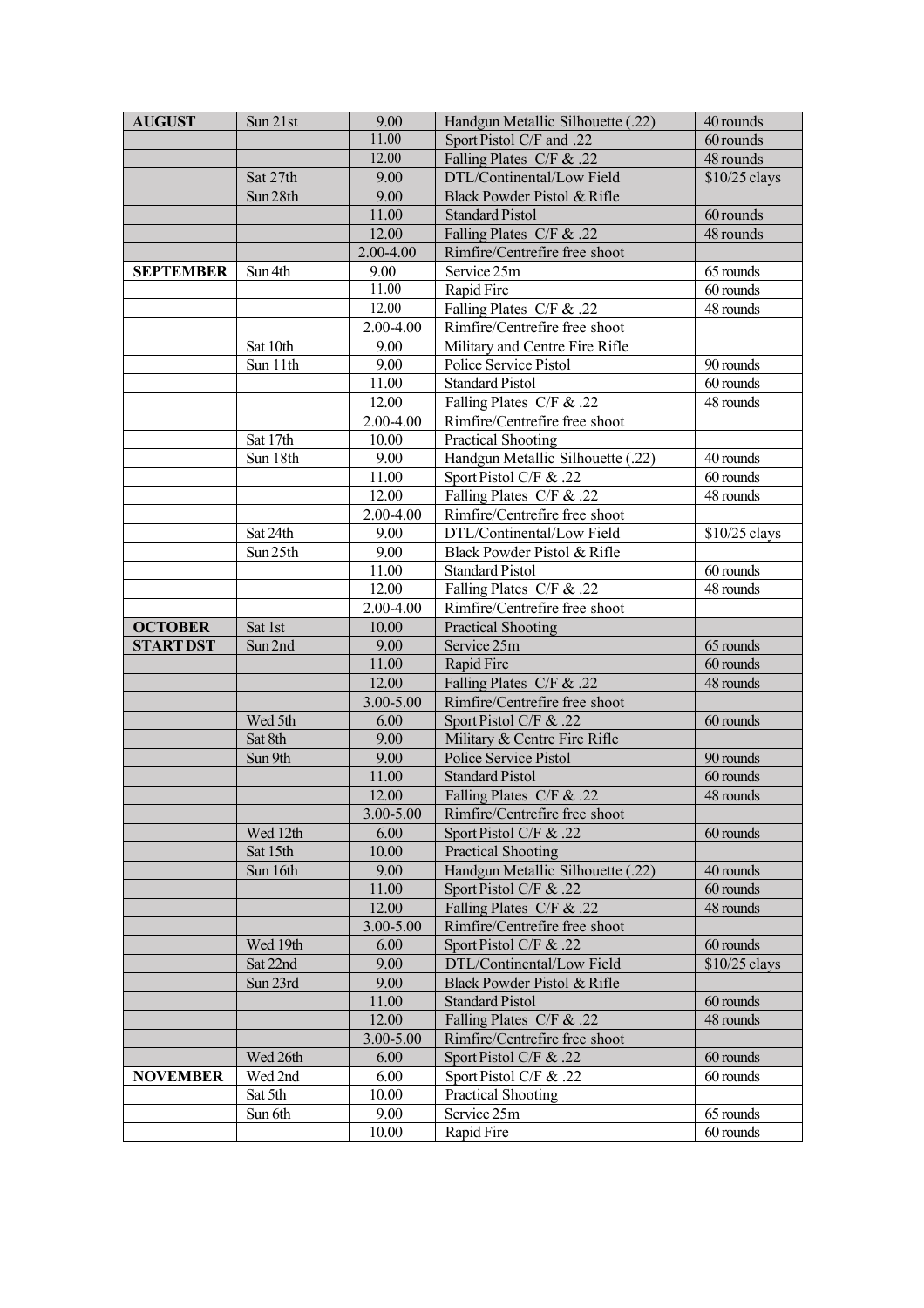| <b>NOVEMBER</b> |          | 12.00     | Falling Plates C/F & .22                 | 48 rounds     |
|-----------------|----------|-----------|------------------------------------------|---------------|
|                 |          | 3.00-5.00 | Rimfire/ Centrefire free shoot           |               |
|                 | Wed 9th  | 6.00      | Sport Pistol C/F & .22                   | 60 rounds     |
|                 | Sat 12th | 9.00      | Military and Centre Fire Rifle           |               |
|                 | Sun 13th | 9.00      | Police Service Pistol                    | 90 rounds     |
|                 |          | 11.00     | Standard Pistol                          | 60 rounds     |
|                 |          | 12.00     | Falling Plates C/F & .22                 | 48 rounds     |
|                 |          | 3.00-5.00 | Rimfire/Centrefire free shoot            |               |
|                 | Wed 16th | 6.00      | Sport Pistol C/F & .22                   | 60 rounds     |
|                 | Sat 19th | 10.00     | <b>Practical Shooting</b>                |               |
|                 | Sun 20th | 9.00      | Handgun Metallic Silhouette (.22)        | 40 rounds     |
|                 |          | 11.00     | Sport Pistol C/F & .22                   | 60 rounds     |
|                 |          | 12.00     | Falling Plates C/F & .22                 | 48 rounds     |
|                 |          | 3.00-5.00 | Rimfire/Centrefire free shoot            |               |
|                 | Wed 23th | 6.00      | Sport Pistol C/F & .22                   | 60 rounds     |
|                 | Sat 26th | 9.00      | DTL/Continental/Low Field                | \$10/25 clays |
|                 | Sun 27th | 9.00      | Black Powder Pistol & Rifle              |               |
|                 |          | 11.00     | <b>Standard Pistol</b>                   | 60 rounds     |
|                 |          | 12.00     | Falling Plates C/F & .22                 | 48 rounds     |
|                 |          | 3.00-5.00 | Rimfire/Centrefire free shoot            |               |
|                 | Wed 30th | 6.00      | Sport Pistol C/F & .22                   | 60 rounds     |
|                 |          | 10.00     |                                          |               |
| <b>DECEMBER</b> | Sat 3rd  | 9.00      | <b>Practical Shooting</b><br>Service 25m | 65 rounds     |
|                 | Sun 4th  |           |                                          |               |
|                 |          | 11.00     | Rapid Fire                               | 60 rounds     |
|                 |          | 12.00     | Falling Plates C/F & .22                 | 48 rounds     |
|                 |          | 3.00-5.00 | Rimfire/Centre fire free shoot           |               |
|                 | Wed 7th  | 6.00      | Sport Pistol C/F & .22                   | 60 rounds     |
|                 | Sat 10th | 9.00      | Military & Centre Fire Rifle             |               |
|                 | Sun 11th | 9.00      | Police Service Pistol                    | 90 rounds     |
|                 |          | 11.00     | <b>Standard Pistol</b>                   | 60 rounds     |
|                 |          | 12.00     | Falling Plates C/F & .22                 | 48 rounds     |
|                 |          | 3.00-5.00 | Rimfire/Centrefire free shoot            |               |
|                 | Wed 14th | 6.00      | Sport Pistol C/F & .22                   | 60 rounds     |
|                 | Sat 17th | 10.00     | <b>Practical Shooting</b>                |               |
|                 | Sun 18th | 9.00      | Handgun Metallic Silhouette (.22)        | 40 rounds     |
|                 |          | 11.00     | Sport Pistol C/F & .22                   | 60 rounds     |
|                 |          | 12.00     | Falling Plates C/F & .22                 | 48 rounds     |
|                 |          | 3.00-5.00 | Rimfire/Centrefire free shoot            |               |
|                 | Wed 21st | 6.00      | Sport Pistol C/F & .22                   | 60 rounds     |
| <b>JANUARY</b>  | Sat 7th  | 10.00     | Practical Shooting                       |               |
| 2023            | Sun 8th  | 9.00      | Service 25m                              | 65 rounds     |
|                 |          | 11.00     | Rapid Fire                               | 60 rounds     |
|                 |          | 12.00     | Falling Plates C/F & .22                 | 48 rounds     |
|                 |          | 3.00-5.00 | Rimfire/Centrefire free shoot            |               |
|                 | Sat 14th | 9.00      | Military and Centre Fire Rifle           |               |
|                 | Sun 15th | 9.00      | Police Service Pistol                    | 90 rounds     |
|                 |          | 11.00     | <b>Standard Pistol</b>                   | 60 rounds     |
|                 |          | 12.00     | Falling Plates C/F & .22                 | 48 rounds     |
|                 |          | 3.00-5.00 | Rimfire/Centrefire free shoot            |               |
|                 | Sat 21st | 10.00     | Practical Shooting                       |               |
|                 | Sun 22nd | 9.00      | Handgun Metallic Silhouette (.22)        | 40 rounds     |
|                 |          | 11.00     | Sport Pistol C/F & .22                   | 60 rounds     |
|                 |          | 12.00     | Falling Plates C/F & .22                 | 48 rounds     |
|                 |          | 3.00-5.00 | Rimfire/Centrefire free shoot            |               |
|                 | Sat 28th | 9.00      | DTL/Continental/Low Field                | \$10/25 clays |
|                 | Sun 29th | 9.00      | Black Powder Pistol & Rifle              |               |
|                 |          | 11.00     | <b>Standard Pistol</b>                   | 60 rounds     |
|                 |          | 12.00     | Falling Plates C/F & .22                 | 48 rounds     |
|                 |          | 3.00-5.00 | Rimfire/Centrefire free shoot            |               |
|                 |          |           |                                          |               |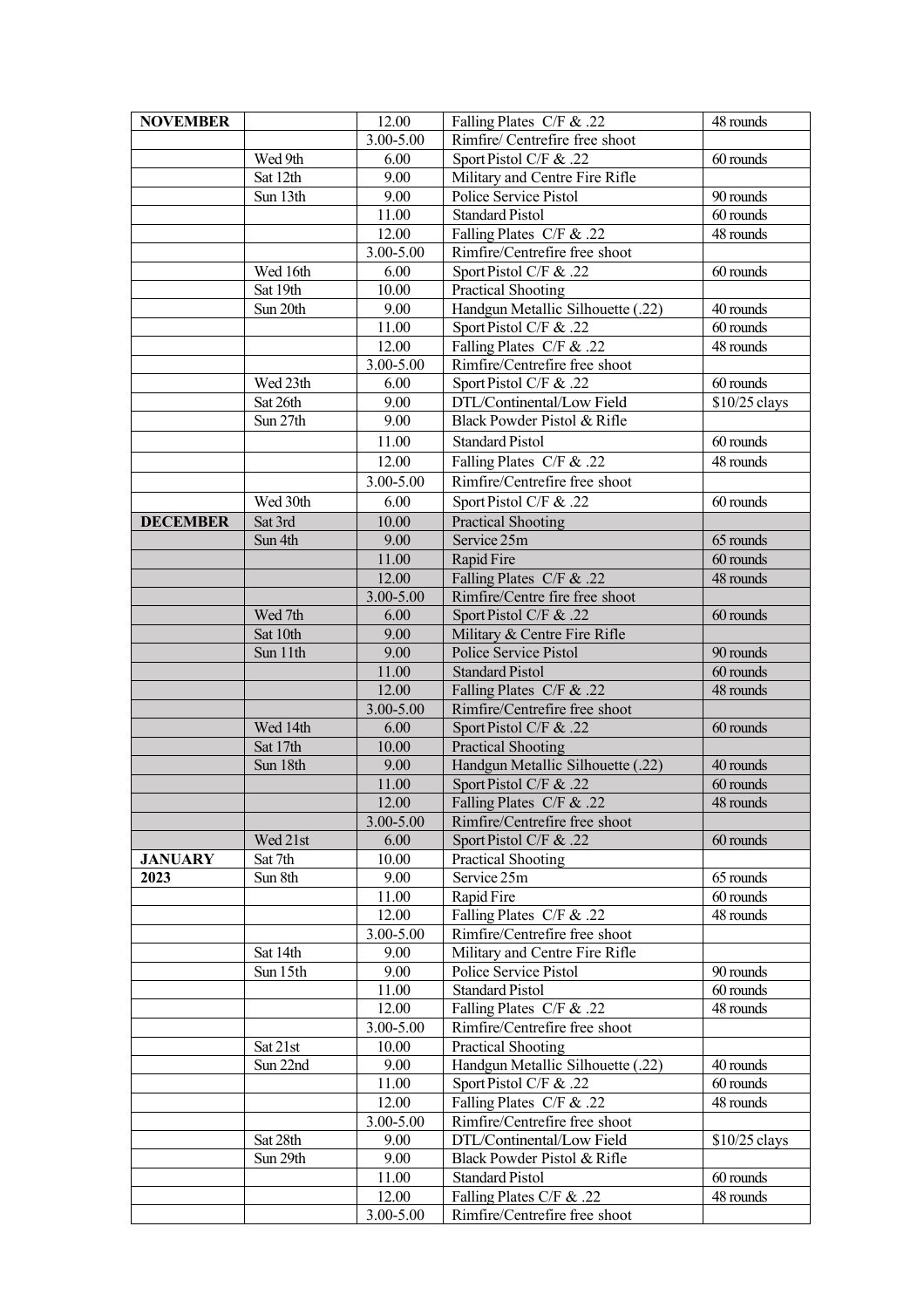| <b>FEBRUARY</b> | Wed 1st            | 6.00      | Sport Pistol C/F & .22            | 60 rounds              |
|-----------------|--------------------|-----------|-----------------------------------|------------------------|
|                 | Sat 4th            | 10.00     | <b>Practical Shooting</b>         |                        |
|                 | Sun 5th            | 9.00      | Service 25m                       | 65 rounds              |
|                 |                    | 11.00     | Rapid Fire                        | 60 rounds              |
|                 |                    | 12.00     | Falling Plates C/F & .22          | $\overline{48}$ rounds |
|                 |                    | 3.00-5.00 | Rimfire/Centrefire free shoot     |                        |
|                 | Wed 8th            | 6.00      | Sport Pistol C/F & .22            | 60 rounds              |
|                 | Sat 11th           | 9.00      | Military & Centre Fire Rifle      |                        |
|                 | Sun 12th           | 9.00      | Police Service Pistol             | 90 rounds              |
|                 |                    | 11.00     | <b>Standard Pistol</b>            | 60 rounds              |
|                 |                    | 12.00     | Falling Plates C/F & .22          | 48 rounds              |
|                 |                    | 3.00-5.00 | Rimfire/Centrefire free shoot     |                        |
|                 | Wed 15th           | 6.00      | Sport Pistol C/F & .22            | 60 rounds              |
|                 | Sat 18th           | 10.00     | <b>Practical Shooting</b>         |                        |
|                 | Sun 19th           | 9.00      | Handgun Metallic Silhouette (.22) | 40 rounds              |
|                 |                    | 11.00     | Sport Pistol C/F & .22            | 60 rounds              |
|                 |                    | 12.00     | Falling Plates C/F & .22          | 48 rounds              |
|                 |                    | 3.00-5.00 | Rimfire/Centrefire free shoot     |                        |
|                 | Wed 22nd           | 6.00      | Sport Pistol C/F & .22            | 60 rounds              |
|                 | Sat 25th           | 10.00     | DTL/Continental/Low Field         | \$10/25 clays          |
|                 | Sun 26th           | 9.00      | Black Powder Pistol & Rifle       |                        |
|                 |                    | 11.00     | <b>Standard Pistol</b>            | 60 rounds              |
|                 |                    | 12.00     | Falling Plates C/F & .22          | 48 rounds              |
|                 |                    | 3.00-5.00 | Rimfire/Centrefire free shoot     |                        |
|                 |                    | 6.00      | Sport Pistol C/F & .22            | 60 rounds              |
| <b>MARCH</b>    | Wed 1st<br>Sat 4th | 10.00     |                                   |                        |
|                 | Sun 5th            | 9.00      | Practical Shooting<br>Service 25m | 65 rounds              |
|                 |                    |           |                                   |                        |
|                 |                    | 11.00     | Rapid Fire                        | 60 rounds              |
|                 |                    | 12.00     | Falling Plates C/F & .22          | 48 rounds              |
|                 |                    | 3.00-5.00 | Rimfire/Centrefire free shoot     |                        |
|                 | Wed 8th            | 6.00      | Sport Pistol C/F & .22            | 60 rounds              |
|                 | Sat 11th           | 9.00      | Military & Centre Fire Rifle      |                        |
|                 | Sun 12th           | 9.00      | Police Service Pistol             | 90 rounds              |
|                 |                    | 11.00     | <b>Standard Pistol</b>            | 60 rounds              |
|                 |                    | 12.00     | Falling Plates C/F & .22          | 48 rounds              |
|                 |                    | 3.00-5.00 | Rimfire/Centrefire free shoot     |                        |
|                 | Wed 15th           | 6.00      | Sport Pistol C/F & .22            | 60 rounds              |
|                 | Sat 18th           | 10.00     | Practical Shooting                |                        |
|                 | Sun 19th           | 9.00      | Handgun Metallic Silhouette (.22) | 40 rounds              |
|                 |                    | 11.00     | Sport Pistol C/F & .22            | 60 rounds              |
|                 |                    | 12.00     | Falling Plates C/F & .22          | 48 rounds              |
|                 |                    | 3.00-5.00 | Rimfire/Centrefire free shoot     |                        |
|                 | Wed 23rd           | 6.00      | Sport Pistol C/F & .22            | 60 rounds              |
|                 | Sat 26th           | 10.00     | DTL/Continental/Low Field         | \$10/25 clays          |
|                 | Sun 27th           | 9.00      | Black Powder Pistol & Rifle       |                        |
|                 |                    | 11.00     | <b>Standard Pistol</b>            | 60 rounds              |
|                 |                    | 12.00     | Falling Plates C/F & .22          | 48 rounds              |
|                 |                    | 3.00-5.00 | Rimfire/Centrefire free shoot     |                        |
|                 | Wed 29th           | 6.00      | Sport Pistol C/F & .22            | 60 rounds              |
| <b>APRIL</b>    | Sat 1st            | 10.00     | <b>Practical Shooting</b>         |                        |
| <b>END DST</b>  | Sun 2nd            | 9.00      | Service 25m                       | 65 rounds              |
|                 |                    | 11.00     | Rapid Fire                        | 60 rounds              |
|                 |                    | 12.00     | Falling Plates C/F & .22          | 48 rounds              |
|                 |                    | 2.00-4.00 | Rimfire/Centrefire free shoot     |                        |
|                 | Sat 8th            | 9.00      | Military & Centre Fire Rifle      |                        |
|                 | Sun 9th            | 9.00      | Police Service Pistol             | 90 rounds              |
|                 |                    | 11.00     | <b>Standard Pistol</b>            | 60 rounds              |
|                 |                    |           |                                   |                        |